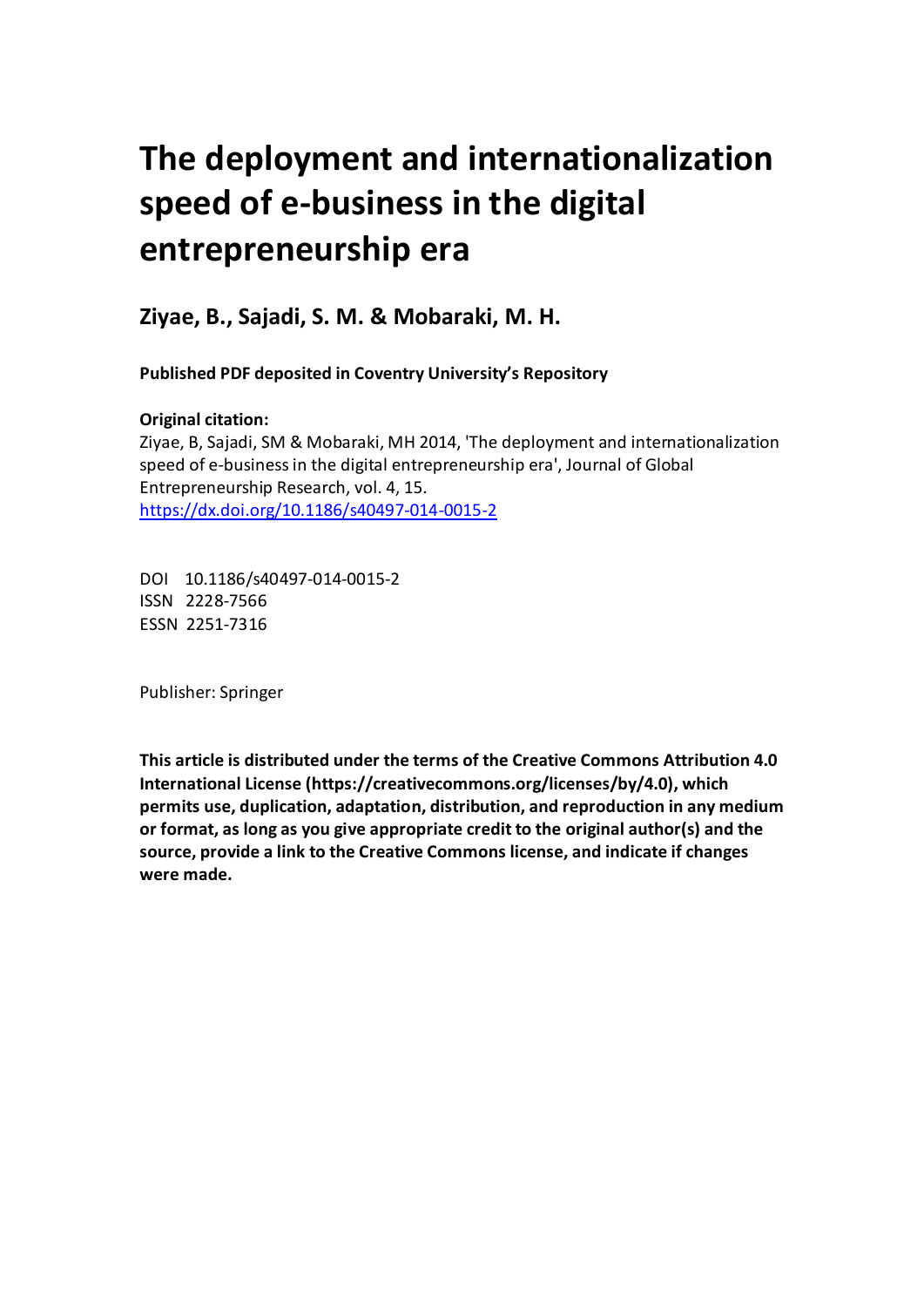# **O** Journal of Global **Entrepreneurship Research** a SpringerOpen Journal

## RE SEARCH Open Access

# The deployment and internationalization speed of e-business in the digital entrepreneurship era

Babak Ziyae\* , Seyed Mojtaba Sajadi and Mohammad Hassan Mobaraki

\* Correspondence: [bziyae@ut.ac.ir](mailto:bziyae@ut.ac.ir) Faculty of Entrepreneurship, University of Tehran, North Kargar, Tehran 14395-796, Iran

## Abstract

Digital Entrepreneurship has revolutionized worldwide businesses. Worked by the fast development of computer knowledge, Electronic Businesses (here in after acronym as EBSs) are experiencing the increasing growth in the global economy. The purpose of this paper is to investigate the effect of entrepreneurs' international experience, innovation capability, and market capability on the internationalization speed of EBSs. The current study is considered as an empirical research and the research methodology is descriptive-correlative type. The data collected fromSmall and Medium-Sized Enterprises (here after acronym as SMEs) whose activities are partially internet-based and have involved in the international business processes. A total of 135SMEsin the textile cluster were classified as the internet-based businesses. To test the research hypotheses, the study used Structure Equation Modeling (SEM) and the collected data were subjected to correlational analysis and path analysis. The results revealed that the speed of foreign market entry by EBSs is positively affected by entrepreneurs' international experience, business innovation capability, and marketing capability. Finally, this study proposes insights for future studies that could consider the implications of speedy entry into foreign markets by EBSs.

Keywords: Entrepreneurs' international experience; Business innovation capability; Marketing capability, internationalization speed; Digital entrepreneurship

## Background

Nowadays, the digital economy has encouraged businesses to develop their activities beyond their internal markets (Kempster and Cope, [2010](#page-11-0)). Internationalization of a business be concerned with foreign markets and how to enter them (Carroll and Shabana, [2010\)](#page-11-0).The massive empirical studies (e.g., Brouthers and Hennart, [2007;](#page-11-0) Oviatt and McDougall, [2005](#page-11-0); Yamin and Sinkovics, [2006](#page-11-0); Werner, [2002\)](#page-11-0) show the significance of selecting the precise international market entry mode. Today, undoubtedly, one of the most important drivers of internationalization is the rapid growth of digital entrepreneurship, in particular of informationand communication technology (hereafter acronym as ICT) (Clacher and Hagendorff, [2012\)](#page-11-0). The digital entrepreneurship has facilitated traditional business interactions and has also offered new ways of doing business in the form of EBSs (Schwens and Kabst, [2009\)](#page-11-0). The development of EBSs raises the question how EBSs overcome international entry barriers, to diminish market uncertainties (Zekos, [2005](#page-11-0)). Recently, the speed of internationalization among SMEs is the issue that has attracted most attention in international digital entrepreneurship (Edmans, [2011](#page-11-0)). International entrepreneurial orientation, such as innovativeness, risk-taking, proactiveness, and aggressiveness suggest



© 2014 Ziyae et al.; licensee Springer. This is an Open Access article distributed under the terms of the Creative Commons Attribution License [\(http://creativecommons.org/licenses/by/4.0\)](http://creativecommons.org/licenses/by/4.0), which permits unrestricted use, distribution, and reproduction in any medium, provided the original work is properly credited.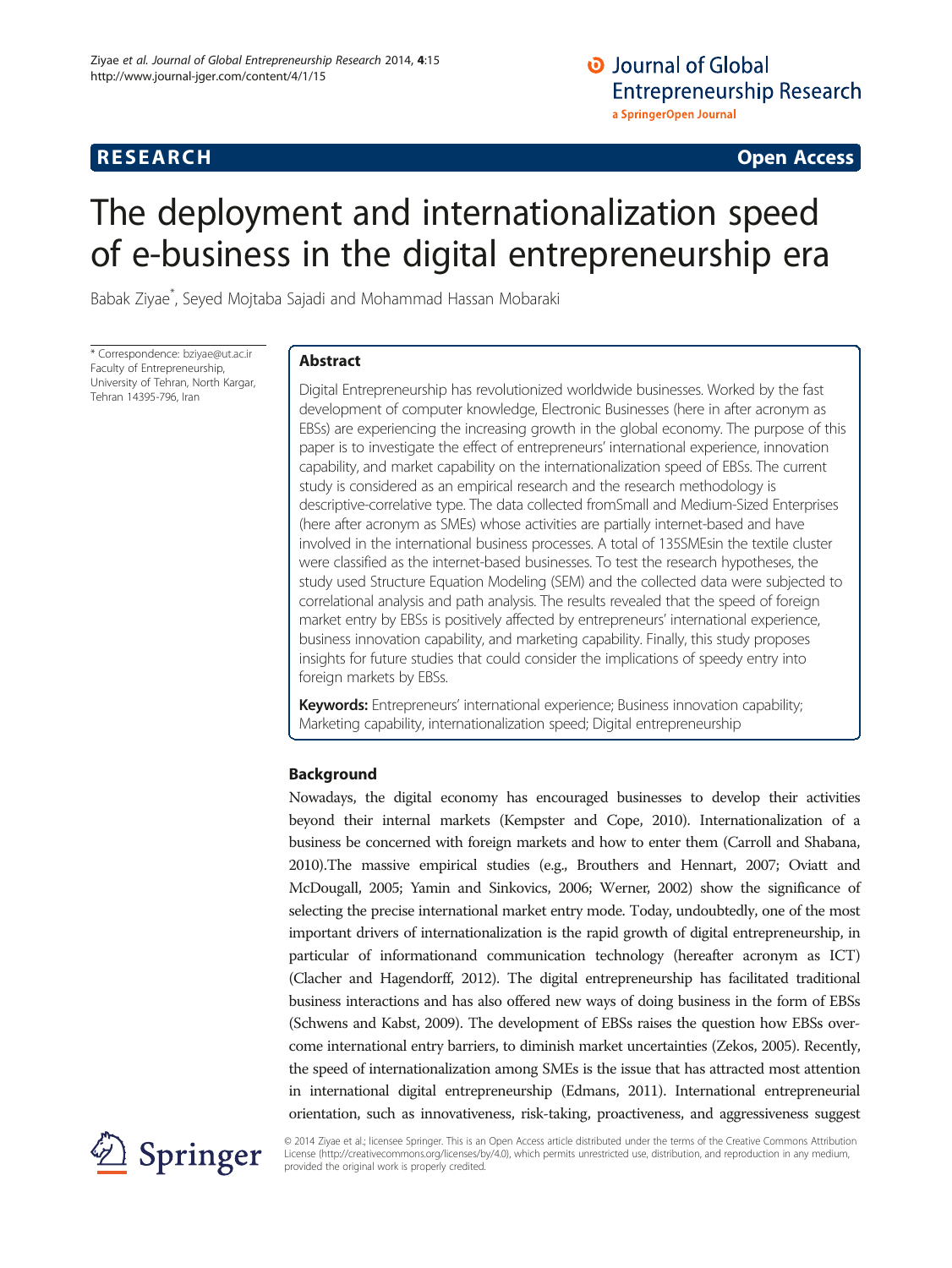that a particular cognition may play an important role in internationalization and its speed (Santos and Ruffin, [2010](#page-11-0)). However, so far, few studies have been conducted on variousaspects of internationalization in the electronic markets space and despite the vital role of foreign entry modes, only a handful studies have examinedwhat modes EBSs use internationally.

The aim of this paperis to investigate the effect of entrepreneurs' international experience, innovation capability, and market capability on the internationalization speed of EBSs. Trendy, contribution of EBSsinthe foreign market proceeds indicates an increasing experience accretion to digital entrepreneurship (Kempster and Cope, [2010\)](#page-11-0). The businesses now are moving from an industrial economy, in which Iranian SMEs have competed for the last century, towards a different, "knowledge-intensiveeconomy". In this line, ICT highways make up the EBSs as one of the most obvious waves visualizing of this "new paradigm" Marlow et al. [\(2010](#page-11-0)).

#### Literature review

Internationalization is defined as "the process of increasinginvolvement in international operations" (Welch and Luostarinen, [1988,](#page-11-0) p.36). The field of international entrepreneurship so far has received much attention placed on the process of internationalization, principally the early stages of a business internationalization process. Internationalentrepreneurial orientation and the deployment of internationalization among SMEs are also variously referredto rapid internationalization movers (Kempster and Cope, [2010](#page-11-0)). From the view of business internalization theory, the internalization of the firms "is the process of increasing involvement of enterprises in international markets" that interfaces between its internal design and the external environment (Edmans, [2011](#page-11-0)). So far, most applicants of the business internalization theory have been concentrated on the traditional interactions of knowledge flow in the international markets and much work in the digital entrepreneurship sphere has not so far taken. The digital entrepreneurship symbolizes largely unrealized renovation of entrepreneurship by the EBSs (Carroll and Shabana, [2010\)](#page-11-0). In fact, EBSs internalize the international market in the knowledge within their structure Luo et al. ([2005\)](#page-11-0).

These days, there is a scarcity of empirical work to examine the relationship between the EBSs' speed of internationalization and the EBSs cognition of features involved in the international processes. For example, Edmans [\(2011](#page-11-0)) in his empirical study showed that the Danish EBSs do not completely form Electronic or online marketing and usually relies on the sales agents as a unique channel to enter in foreign markets. Similarly, Mahnke and Venzin ([2003\)](#page-11-0) examined the internationalization process of E-Bay to enhance the importance of integrating theories of internationalization. Their study revealed that E-Bay arrives to foreign markets via outward foreign direct investment to test the internationalization speed of its activities. Somewhere else, Sinkovics et al. [\(2008\)](#page-11-0) investigated businesses with international entrepreneurial features tended to EBSs approach in their trade scene. Their findings depicted that SMEs attempt to promote the speed of internationalization in the form joint ventures with other businesses in their Electronic Supply Chain Management (E-SCM) process.

In another salient study, Julien and Ramanujam ([2003](#page-11-0)) showed that internationalization speed is determined by leveraging of innovation capability and entrepreneurs' prior experiences with foreign markets. They proposed that it is vital to SMEs to understand how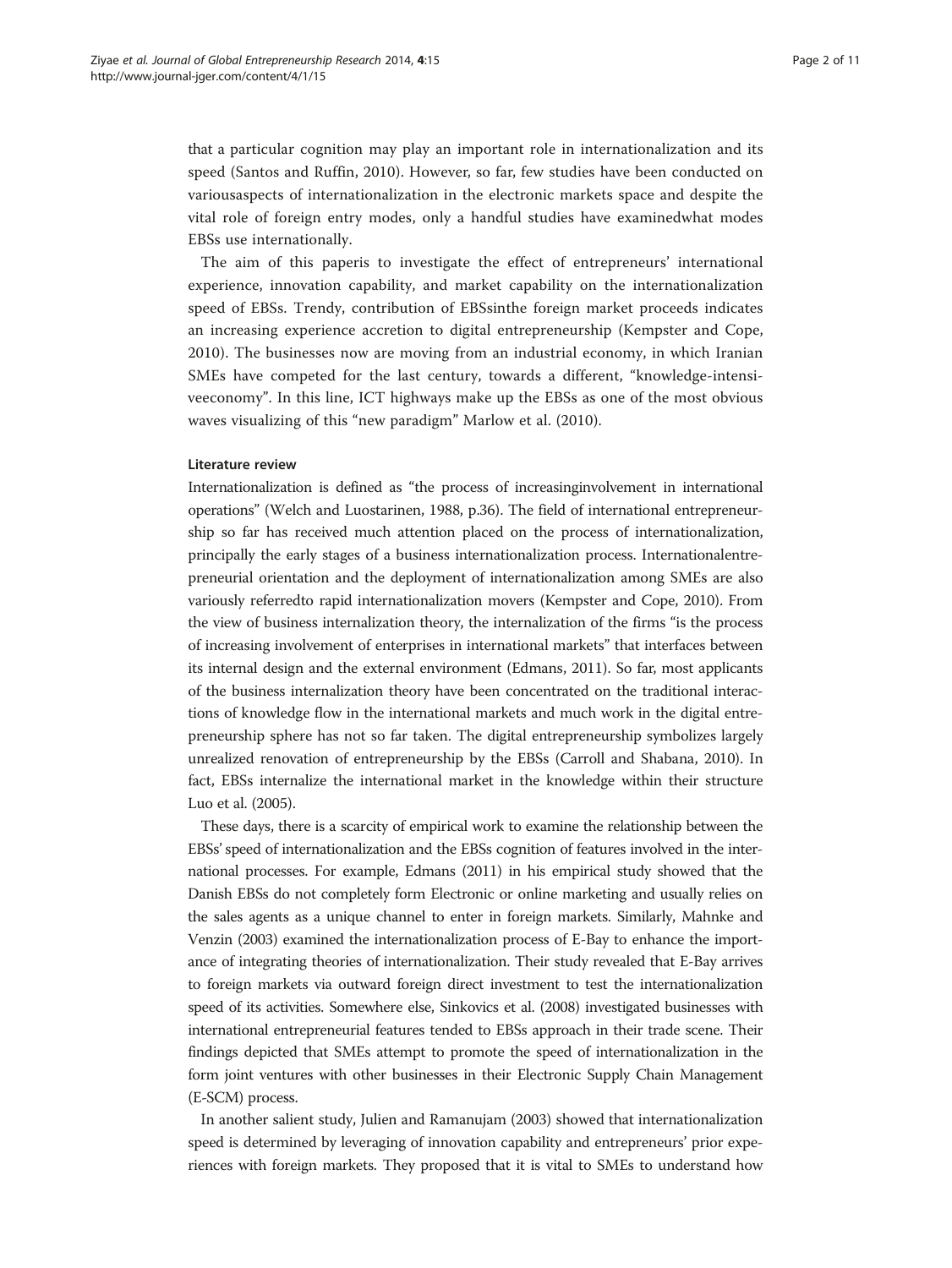ICT innovative behavior has changed conditions of their business internationalization speed. Finally, Halikias and Panayotopoulou [\(2003](#page-11-0)) in their study examined the relationship between innovation capability, prior founders' international experiences and the speed of international among internet-based businesses in the U.S. The findings showed that the speed of internationalization is positively influenced by innovative capability and founders' international experiences.

#### Antecedents of internationalization speed

Subsequent the business internalization theory, the speed of internationalization in the digital entrepreneurship era is considered as a vital concept which to date is not well understood. According to Edmans [\(2011](#page-11-0)), there is not enough agreement or exact meaning of internationalizationspeed along digital entrepreneurship. Consistently, the concept of speed has been formed by other shaping factors in definitions of rapidly internationalizing businesses (Kempster and Cope, [2010](#page-11-0)). According to Cox and Wicks [\(2011\)](#page-11-0) internationalization speed focuses on the market entry with international entrepreneurial behavior. Businesses that pursue innovative strategies and find market unknown niches are generally interested to promote their internationalization speed (Rask and Petersenm, [2004\)](#page-11-0). In the knowledge– intensive economy, speed of internationalization, not only seize environmental conditions, but may also rely on the capability and enthusiasm of entrepreneurs to spread their business activities beyond nationwide borders in the digital form.

Luo et al. [\(2005](#page-11-0)) raised the question of what is the driving force for thespeed of internationalization, leading businesses to widespread international markets. Firms are said to concentrate on their enterprises internationalization speed for various reasons (Carroll and Shabana, [2010](#page-11-0)). Some businesses perceive the fact that their competitors or customers have been globalized, while others attempt to enhance the speed of internationalization of their business because the entry speed is considered as a symbol of success and profitability (Cox and Wicks, [2011\)](#page-11-0). The above discussions of EBSs suggest that the existing internationalization speed model may not be sufficient to explain the phenomenon of speedy entry into foreign markets by EBSs. This study argues that internationalization speed of EBSs is a variable, affected by institutional variables that can foster EBSs' speed of internationalization. To this end, we develop a model including the predictor factors to explain the internationalization speed of EBS.

#### Entrepreneurs' international experience

To succeed, each business relies on the experiences of its entrepreneurs and founders (Chaganti and Sambharya, [1987\)](#page-11-0). Entrepreneurs could be considered as the knowledge core within a business and their foreign experience is likely to be associated with enhancing international moves (Edmans, [2011\)](#page-11-0). Several recent studies (e.g., Halikias & Panayotopoulou, [2003](#page-11-0); Cox and Wicks, [2011\)](#page-11-0) showed that international speed of SMEs was influenced by their entrepreneurs' international experience. The entrepreneurs with more international experience may lead their businesses into global markets confidentially (Carroll and Shabana, [2010\)](#page-11-0). According to Santos and Ruffin ([2010\)](#page-11-0), international experience of entrepreneurs is linked to the way they use global information and analyze the international environment for opportunities in order to exploit and seize changes. Recent studies have found that entrepreneurs' international experience effects on the internationalization speed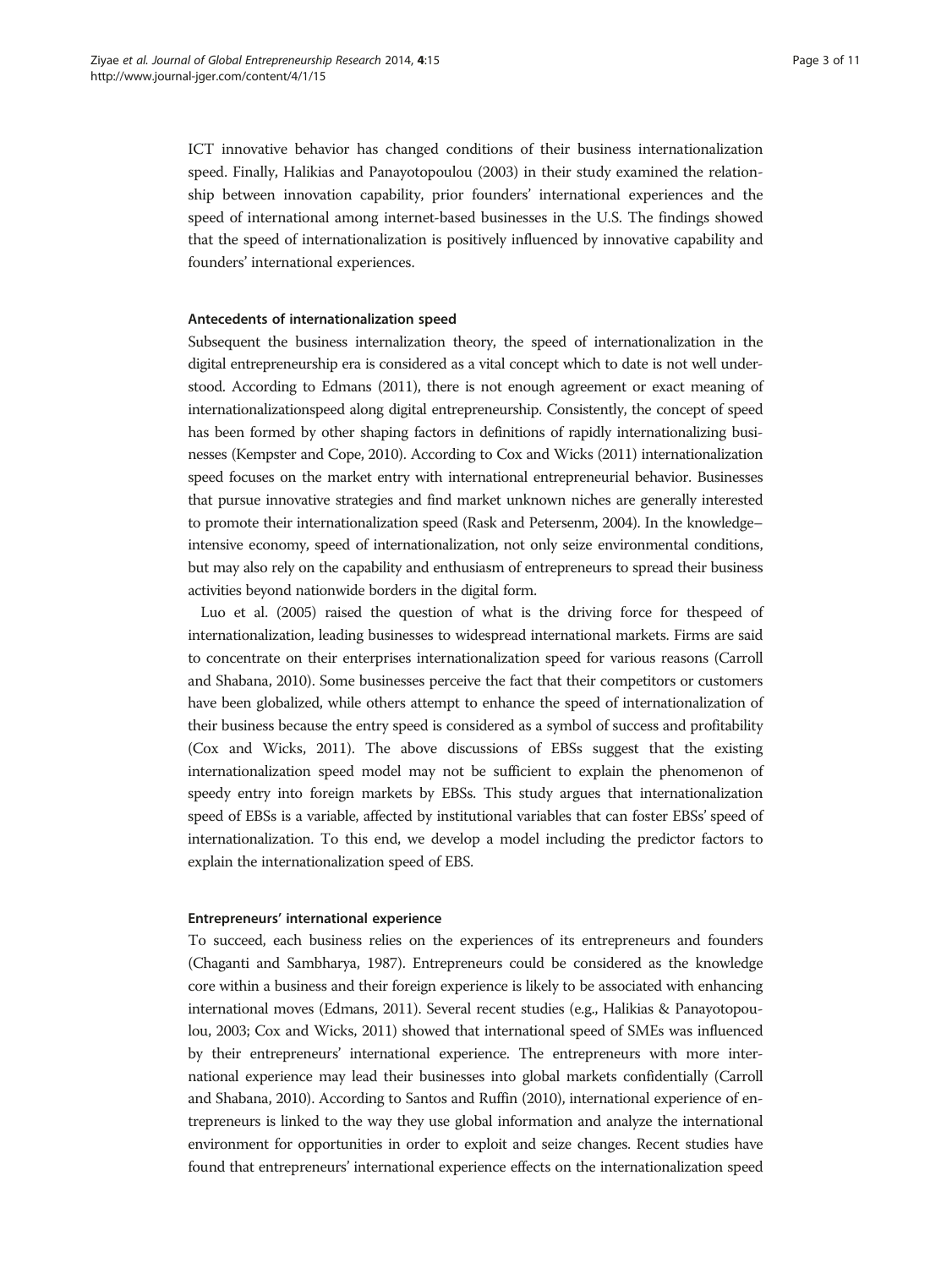of their businesses. The current study argues that EBSs' internationalization speed is influenced by its entrepreneurs' international foreign experience. We hence expect:

H1: Entrepreneurs' international experience is positively related to the internationalization speed of EBSs.

## Innovation capability

Innovation capability is considered as an intangible resource and main core of competitive advantage that is crucial for EBSs' speed of internationalization Kutzhanova et al. [\(2009](#page-11-0)). It helps the businesses to overcome the solidity of entrepreneurs (Edmans, [2011\)](#page-11-0). In the other word, the development of innovation capability is triggered by commitment of entrepreneurs to international entrepreneurial behavior such as entering to potentially global trade niches, international monitoring, screening and scanning (Lopez-Duarte and Vidal-Suarez, [2010\)](#page-11-0). Furthermore, innovation capability is especially valuable to EBSs, since they can quickly introduce new products or new services to the foreign markets to speed up their business internationalization (Luo et al. [2005](#page-11-0)). We thus postulate:

H2: Innovation capability is positively related to the internationalization speed of EBSs.

#### Marketing capability

Marketing capability can serve for developing and renewing international speed of EBSs (Schwens and Kabst, [2009](#page-11-0)). According to Cox and Wicks [\(2011](#page-11-0)), marketing capability is crucial for EBSs in thebuilding well-known international branding, better supply chain management, encouraging customers' involvementin the new product development processes, and rising speed of entry to foreign markets. We therefore hypothesize:

H3: Marketing capability is positively related to the internationalization speed in EBSs.

Considering the above-mentioned hypotheses, the conceptual model of the study could be expressed as follows (Figure 1).

### Research method and material

The current study is considered as an empirical research and the research methodology is descriptive-correlative type. The selection of EBSs sample was limited to the internet-based businesses whose actions are involved in the international business processes. Iranian

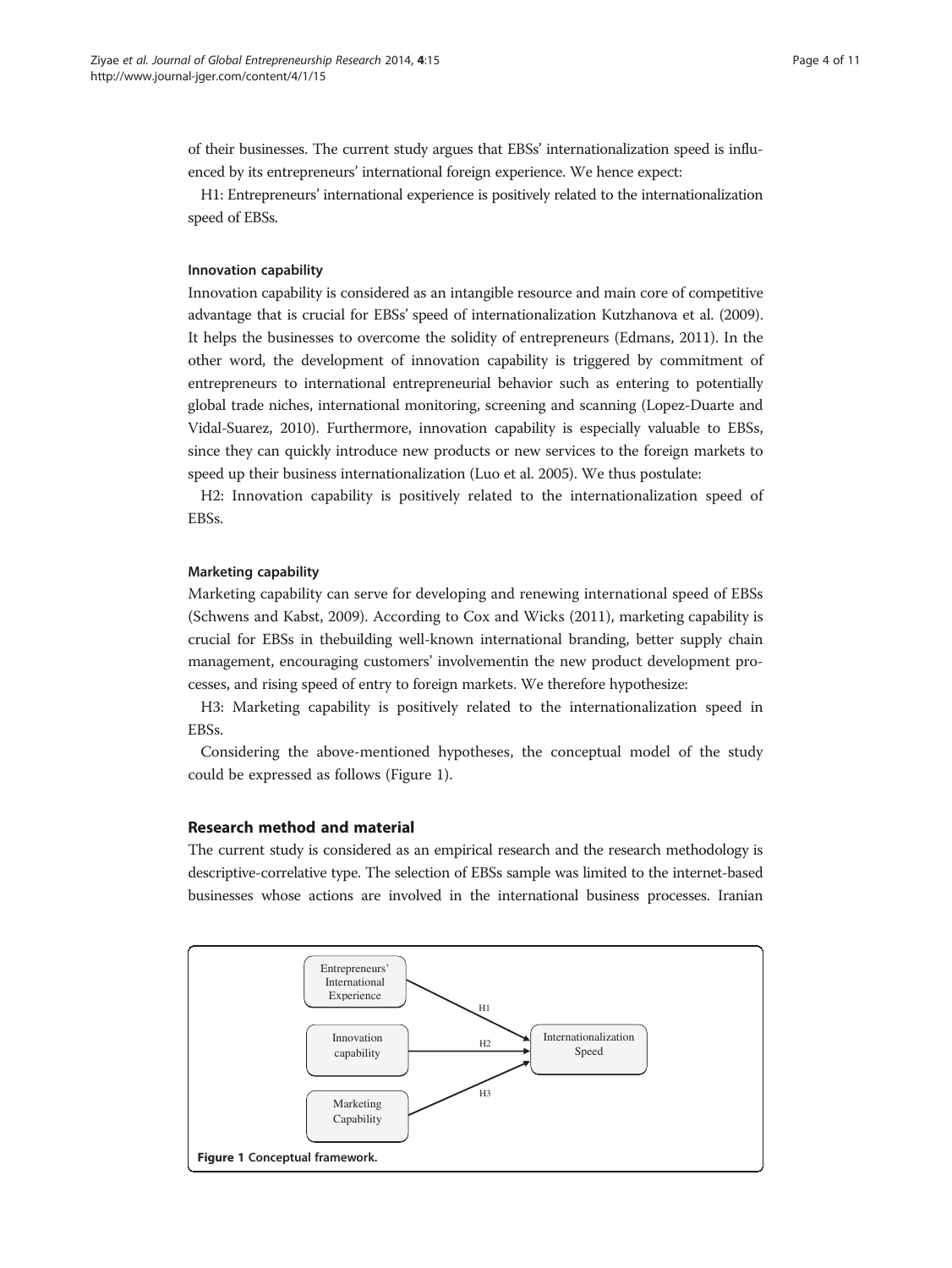Textile EBSs are characterized by a rapidly evolving landscape of new players. Therefore, various databases from industrial towns and EBSs have been reviewed. A total of 135 SMEs in the textile cluster classified as EBSs who have international activity. In this study, the speed of Internationalization is dependent variable. It is generally associated with international entrepreneurial behavior and measured by the difference between the year of a firm's beginning and the year it starts the first international development motion. The measurements of independent variables are also discussed below. Entrepreneurs' international experience was measured by a ratio of the number of entrepreneurs with prior international business experience tothe total number of founders. Data for this variable were gathered from the biographic information filed. Furthermore, following previous studies, innovation capability in EBSs was measured according to Crant and Bateman [\(2000](#page-11-0)) 17-item questionnaire. Finally, development of the marketing capability scale incorporated the work of Vorhies and Morgan ([2003\)](#page-11-0). Respondents indicated the extent to which their firms possess the capabilities considered compared to their direct competitors.

### Results and discussion

A total of 135 individuals responded to the survey. The mean age of the respondents was 35.

89% of the respondents were male and 11% were female.Regarding education, 59% of the respondents had a Bachelor, 30% had a Master, and 11% had a PhD degree. It is also clear that most of the participants were medium-sized enterprises (70%). The profile of the SMEs in the textile cluster participating in this study is presented in Table 1.

#### Analysis and results

In this paper, the Structural Equation Modeling (SEM) approach by PLS methodology with Smart PLS 2.0 software were used. PLS was selected to assess the relationships between the endogenous and exogenous variables and to determine the predictive

|                              | <b>Characteristics</b>   | <b>Number</b> | Percent |
|------------------------------|--------------------------|---------------|---------|
| Gender                       | Male                     | 121           | 89      |
|                              | Female                   | 14            | 11      |
| Age                          | 30 and below             | 20            | 15      |
|                              | $31 - 40$                | 30            | 22      |
|                              | $41 - 50$                | 50            | 37      |
|                              | 50 and above             | 35            | 26      |
| Educational level            | Bachelor degree          | 80            | 59      |
|                              | Master degree            | 40            | 30      |
|                              | PhD                      | 15            | 11      |
| Years in present designation | Less than three years    | 14            | 11      |
|                              | Three to ten years       | 86            | 63      |
|                              | Over ten years           | 35            | 26      |
| SMEs                         | Small enterprises        | 65            | 49      |
|                              | Medium-sized enterprises | 70            | 51      |

#### Table 1 Sample profile of the respondents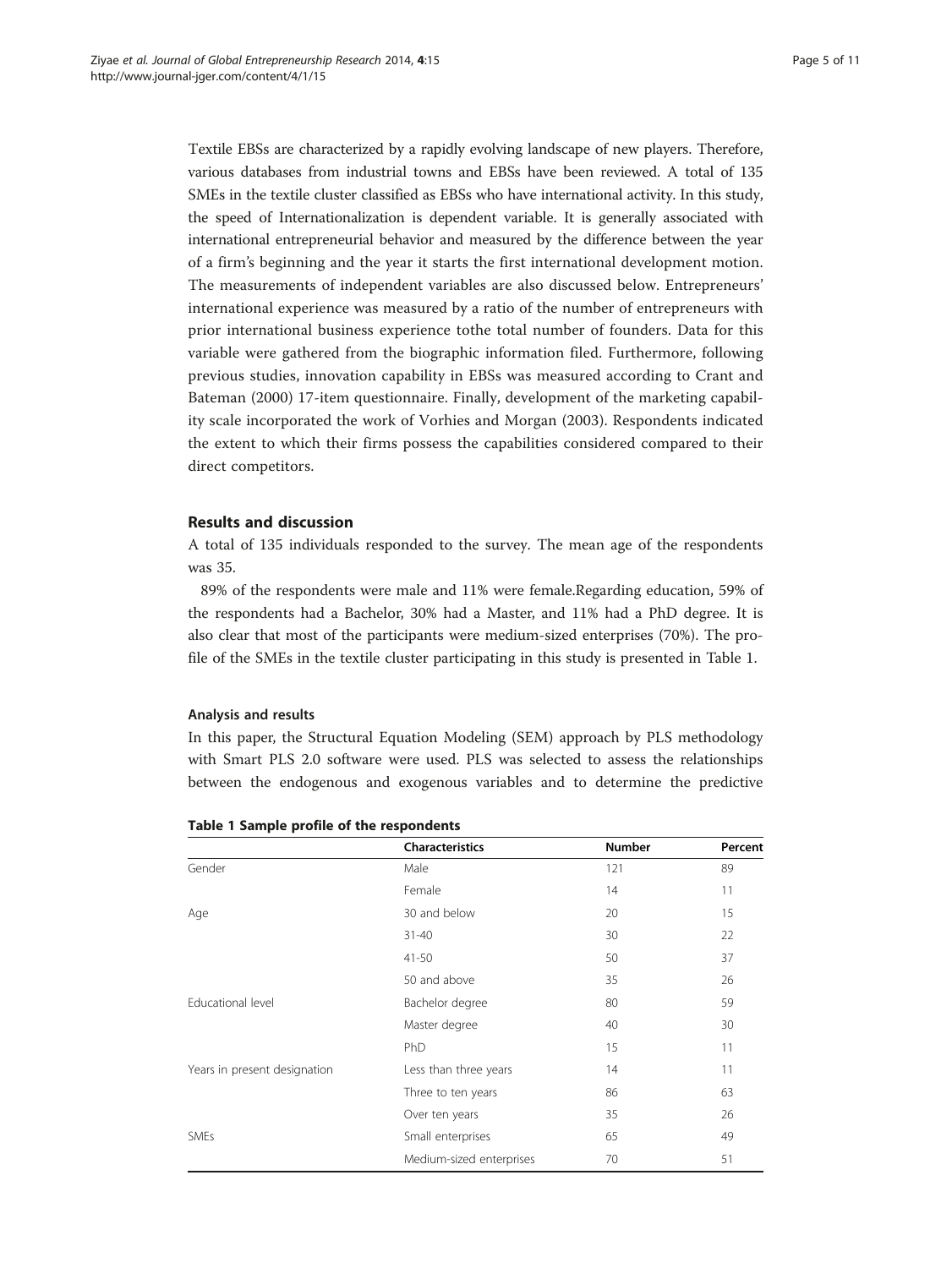power of the research model for the EBSs. The analysis and interpretation of a PLS model is a two-stage process: first, the reliability and validity of the measurement model are evaluated and next, the assessment of the structural model itself.

#### Overall validity of measures and path analysis model

The measurement model in PLS is assessed in terms of individual item reliability, convergent and discriminant validity. Prior to the data analysis, the measures were evaluated. To do this, we conducted confirmatory factor analysis (CFA) for overall measurement model. To have satisfactory fitness to data, normed Chi-square  $(\chi^2_{\text{dd}})$  of the model should be less than 3, normed fit index (NFI), comparative fit index (CFI), and goodness-of-fit index (GFI) more than (0.90), root mean squared residual (RMR) less than (0.09), and root mean squared error of approximation (RMSEA) less than (0.05) Hair et al. ([1999\)](#page-11-0). In the current study, for the CFA model,  $(\chi^2_{\text{dd}})$  was (2.78), NFI, CFI, and GFI were (0.91), (0.92), and (0.94) respectively. Furthermore, RMR and RMSEA were (0.05) and (0.07) respectively. Table 2 shows the common fit indices, recommended values and analytical results for total measurement model. As can be seen, all the model-fit indices are qualified with the recommended values, indicating that the overall model fit is acceptable.

In the current study, CFA was used to measure the reliability, convergent validity, and discrimination validity. As depicted in Tables [3](#page-7-0) and [4,](#page-7-0) the composite reliability (CR) of the latent variables is higher than (0.6) and most of the squared multiple correlations (SMC) of the measured variables are larger than (0.50) representing that all measures have good reliability (Hair et al. [1998\)](#page-11-0). In addition, for the assessment of convergent validity, the study applied Fornell and Larcker's ([1981](#page-11-0)) criterion. The Average Variance Extracted (AVE) value of at least 0.5 shows satisfactory convergent validity, meaning that a latent variable is able to explain more than half of the variance of its indicators on average. In this study, all the latent variables have AVE larger than the threshold of (0.50) (shown in Table [4](#page-7-0)) and CR larger than (0.60) (depicted in Table [3](#page-7-0)) meaning that good convergent validity has been fulfilled (Fornell and Larcker, [1981\)](#page-11-0). In addition, the AVE of each latent variable is larger than SMC between each pair of the latent variables. Thus, the discriminant validity is also confirmed (Fornell and Larcker, [1981](#page-11-0)).

The mean, standard deviations and correlations of the variables are reported in the Table [4.](#page-7-0) As shown, the internationalization speed has the highest mean (3.22) and innovation capably has the lowest mean (2.64). Correlation results depict that there is positive relationship between entrepreneurs' international experience and internationalization

|  | Table 2 The fit indices and analysis results of the measurement model |
|--|-----------------------------------------------------------------------|
|--|-----------------------------------------------------------------------|

| <b>Fit indices</b>                              | Recommended value | Result |
|-------------------------------------------------|-------------------|--------|
| $\chi^2_{\text{Jdf}}$                           | < 3.00            | 2.78   |
| GFI (goodness of fit index)                     | > 0.90            | 0.94   |
| RMSEA (root mean square error of approximation) | < 0.08            | 0.07   |
| RMR (root mean square residual)                 | < 0.08            | 0.05   |
| NFI (normed fit index)                          | > 0.90            | 0.91   |
| NNFI(non-normed fit index)                      | > 0.90            | 0.98   |
| CFI (comparative fit index)                     | > 0.90            | 0.92   |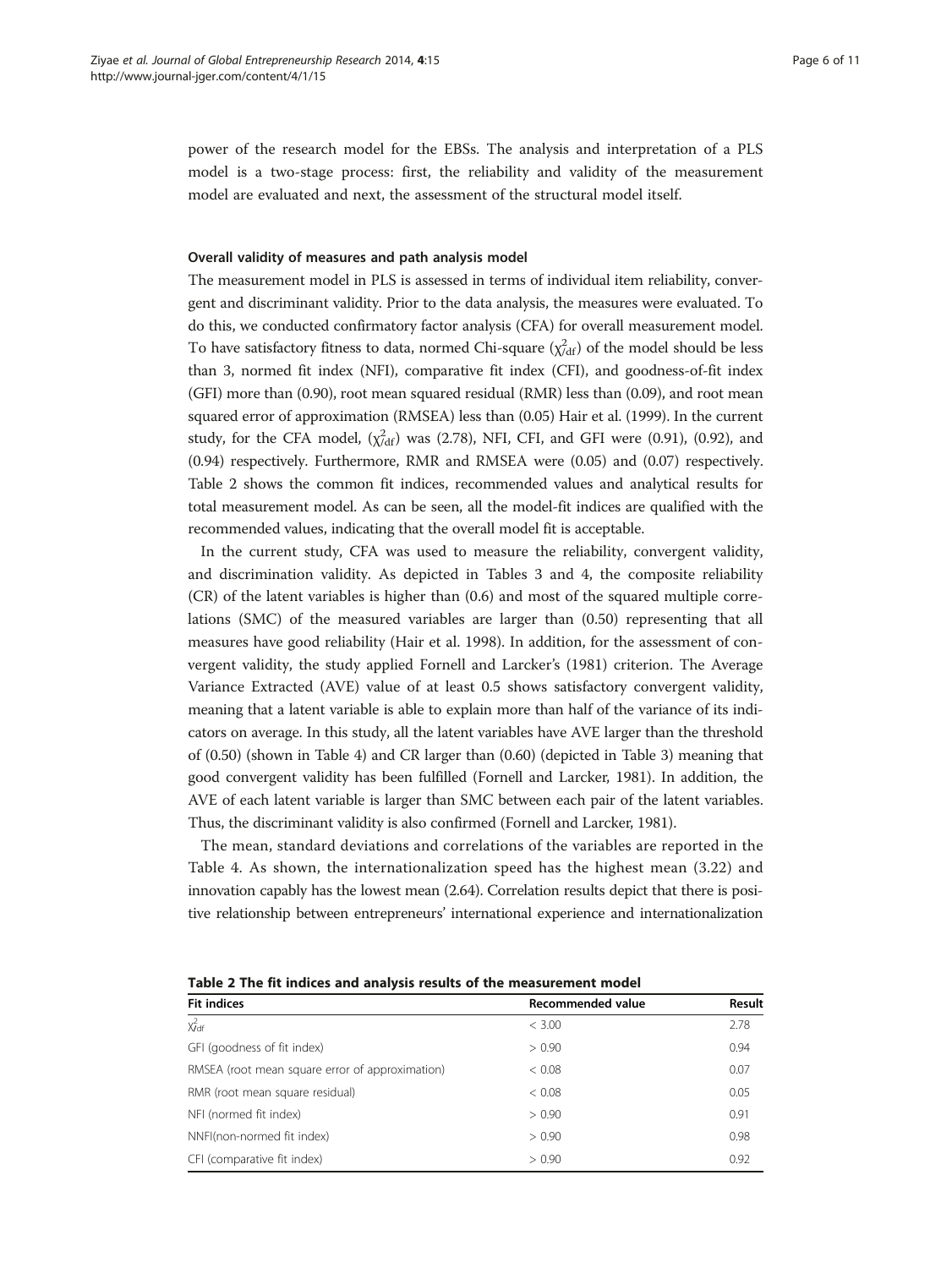| Construct                          | Item             | <b>Factor loading</b> | t-value  | SMC <sup>1</sup> | $\mathsf{CR}^2$ |
|------------------------------------|------------------|-----------------------|----------|------------------|-----------------|
| $\mathsf{E} \mathsf{I} \mathsf{E}$ | EIE1             | 0.74                  | $16.65*$ | 0.61             | 0.85            |
|                                    | EIE <sub>2</sub> | 0.81                  | $16.13*$ | 0.63             |                 |
|                                    | EIE3             | 0.71                  | $17.35*$ | 0.55             |                 |
|                                    | EIE4             | 0.78                  | $16.23*$ | 0.56             |                 |
|                                    | EIE5             | 0.79                  | $16.65*$ | 0.50             |                 |
|                                    | EIE <sub>6</sub> | 0.76                  | 18.65*   | 0.78             |                 |
|                                    | EIE7             | 0.73                  | $14.27*$ | 0.66             |                 |
|                                    | EIE8             | 0.83                  | 15.79*   | 0.69             |                 |
| $\mathsf{IC}$                      | IC1              | 0.77                  | 19.03*   | 0.62             | 0.96            |
|                                    | IC2              | 0.71                  | 18.34*   | 0.59             |                 |
|                                    | IC3              | 0.76                  | 19.56*   | 0.49             |                 |
|                                    | IC4              | 0.79                  | $17.73*$ | 0.68             |                 |
|                                    | IC5              | 0.72                  | $16.11*$ | 0.55             |                 |
|                                    | IC <sub>6</sub>  | 0.83                  | $16.83*$ | 0.61             |                 |
| MC                                 | MC1              | 0.72                  | 18.65*   | 0.48             | 0.91            |
|                                    | MC <sub>2</sub>  | 0.69                  | 20.05*   | 0.62             |                 |
|                                    | MC3              | 0.76                  | 15.79*   | 0.57             |                 |
|                                    | MC4              | 0.70                  | $19.21*$ | 0.64             |                 |
|                                    | MC5              | 0.73                  | 15.65*   | 0.63             |                 |
| $\mathsf{IS}\xspace$               | IS1              | 0.87                  | $13.27*$ | 0.46             | 0.94            |
|                                    | IS <sub>2</sub>  | 0.88                  | 18.70*   | 0.51             |                 |
|                                    | IS <sub>3</sub>  | 0.84                  | 19.08*   | 0.60             |                 |
|                                    | IS4              | 0.85                  | 18.68*   | 0.52             |                 |
|                                    | IS5              | 0.83                  | 14.24*   | 0.67             |                 |

<span id="page-7-0"></span>Table 3 Standardized factor loading, SMC,and CR of the measurement model

 $*P < .001$ .

<sup>1</sup>SMC-squared multiple correlations.

<sup>2</sup>CR-composite reliability.

speed (r = 0.55,  $p < 0.001$ ), innovation capability and internationalization speed (r = 0.41,  $p < 0.001$ ), and marketing capability and internationalization speed ( $r = 0.48$ ,  $p < 0.001$ ).

#### Hypothesis testing

In the current study it is postulated that entrepreneurs' international experience has direct positive effect on the international speed in EBSs. According to the relationships among variables in the final fitted model, the path from entrepreneurs' international experience to international speed has a significant coefficient that reveals positive effect of entrepreneurs'

Table 4 The mean, standard deviation, and inter-variable correlations matrix

| <b>Latent Variable</b>                        | Mean | SD   | EIE       |           | МC      | IS   |
|-----------------------------------------------|------|------|-----------|-----------|---------|------|
| Entrepreneurs' International Experience (EIE) | 3.15 | 0.72 | 0.72      |           |         |      |
| Innovation Capably (IC)                       | 2.64 | 0.8  | $0.41***$ | 0.67      |         |      |
| Marketing Capability (MC)                     | 3.12 | 0.76 | $-0.12$   | $0.27***$ | 0.64    |      |
| Internationalization Speed (IS)               | 3.22 | 0.83 | $0.55*$   | $0.41*$   | $0.48*$ | 0.69 |

Note: Diagonal elements (bold) show the average variance extracted (AVE).

 $*$ p <0.001,  $**$ p < 0.01,  $***$ p < 0.05.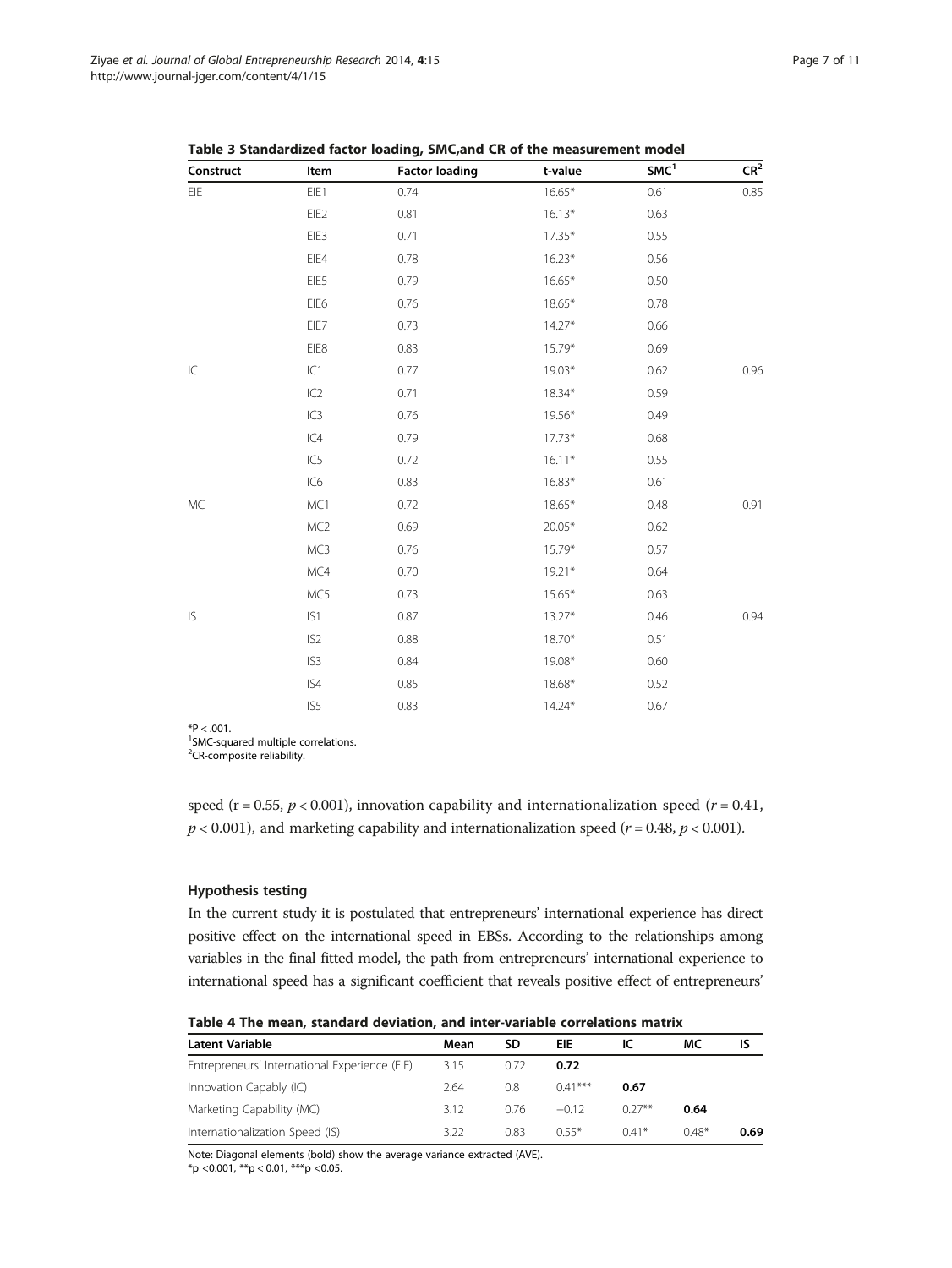<span id="page-8-0"></span>international experience on international speed (β =0.616,  $P = 0.002$ ). Thus, the first hypothesis (H1) is supported. This result is in line with the studies of Luo et al. [\(2005\)](#page-11-0) and Cox and Wicks [\(2011](#page-11-0)) where the founders' international experience is shown to have positive impact on the internationalization speed.

Furthermore, the effect of innovation capability on the international speed in EBSs as expected is significant and positive ( $\beta = 0.495$ ,  $P = 0.000$ ). Then, the second hypothesis (H2) is supported. With regard to the significant coefficient, it is accepted that when EBSs have high innovative capability toward foreign markets, the speed of internationalization will be high. This finding is in line with the finding of Lopez-Duarte and Vidal-Suarez [\(2010](#page-11-0)) where the development of innovation capability is triggered by commitment of entrepreneurs to international entrepreneurial behavior such as entering to potentially global trade niches and international market monitoring.

Finally, the third hypothesis predicts the positive effect of marketing capability on the internationalization speed. As can be seen in Figure 2, the estimated structural path between marketing capability and internationalization speed is significant and positive ( $\beta = 0.586$ ;  $P = 0.005$ ), Thus, the third Hypothesis (H3) is supported too. Therefore, we conclude that EBSs with more marketing capability have more willingness to speedy their businesses in the international markets. This result is consistent with the previous studies on the internationalization speed (e.g., Schwens and Kabst, [2009;](#page-11-0) Cox and Wicks, [2011](#page-11-0)) that indicated marketing capability is crucial for EBSs in building well-known international branding, better supply chain management, encouraging customers' involvement in the new product development processes, and

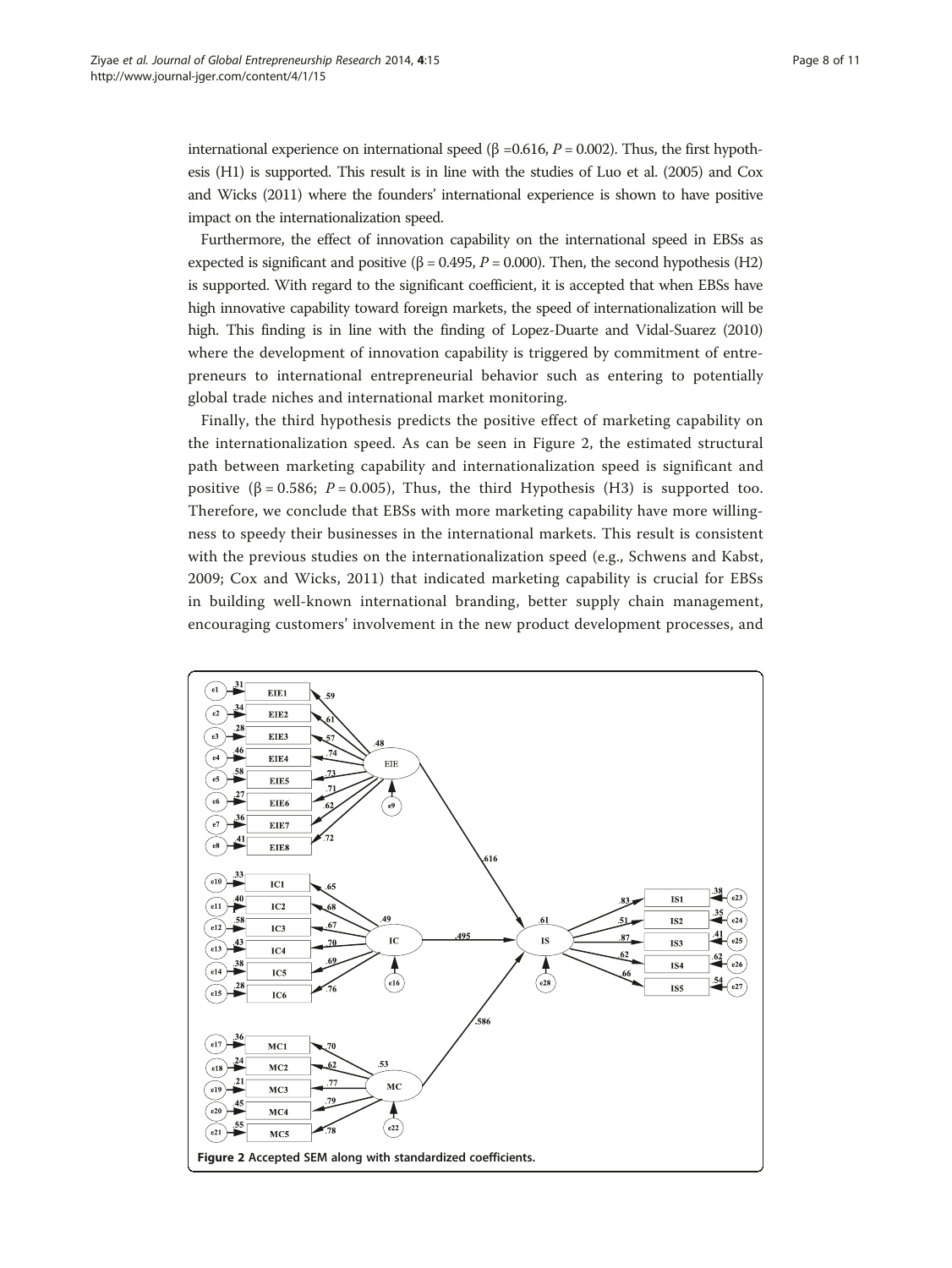rising speed of entry to the foreign markets. Figure [2](#page-8-0) shows the fitted path model along with standardized theoretical path coefficients.

Using the standardized path coefficients between exogenous and endogenous variables, the direct effect and the indirect effect of each construct on the internationalization speedis depicted in the Table 5.

### Assessing the structural model

To validate the relationships between variables and to investigate the overall fitness of the proposed model, multi-variable analysis and particularly path analysis were used. Table [6](#page-10-0) shows the common model-fit indices, recommended values and results of the test of structural model fitness. In this study, all of the indices are better than recommended value and represent the goodness-of-fit for the proposed model.

#### **Discussion**

This study used the business internalization theory to investigate the determinants of internationalization speed of EBSs. It was discussed that businesses desire to seize the international markets using the international entrepreneurial behavior. The findings of this study which are consistent with the previous efforts in the international entrepreneurship literature (e.g., Carroll and Shabana, [2010;](#page-11-0) Cox and Wicks, [2011](#page-11-0); Santos and Ruffin, [2010\)](#page-11-0) indicate that the internationalization speed is a substantial tool for effective international entrepreneurship.The results of the current study show that there is a positive and significant relationship between entrepreneurs' international experience, innovation capability, and marketing capability as exogenous variables and the speed of internationalization as the endogenous variable. In the other words, a business can improve its internationalization speed than the competitors by strengthening various antecedents (i.e., entrepreneurs' international experience, innovation capability, and marketing capability).

It can be seen that the EBSs in the digital entrepreneurship era depends on the resourcebased theory in the notion that the internationalization speed of EBSs is more proactive if the EBSs intangible resources such as innovation capability and marketing capability are superior. The findings of the current study also depict that the soft-side determinants are important in affecting the internationalization speed of EBSs. The results also confirm that EBSs exhibit high level of international entrepreneurial orientation in the form of digital entrepreneurship. Therefore, it can be said that where the most businesses emphasize only on the entrepreneurs' international experience in the international markets, intangible resources such as innovation capability and market capability can improve the internationalization speed of EBSs. Innovation capability and marketing capability are

| <b>Direct effect</b> |       | Indirect effect | <b>Total effect</b> |
|----------------------|-------|-----------------|---------------------|
|                      | SI    |                 |                     |
| EIE                  | 0.616 | 0.387           | 0.616               |
| IC                   | 0.495 | 0.218           | 0.495               |
| MC                   | 0.586 | 0.421           | 0.586               |

Table 5 The direct effect, indirect effect, and total effect of each construct on internationalization speed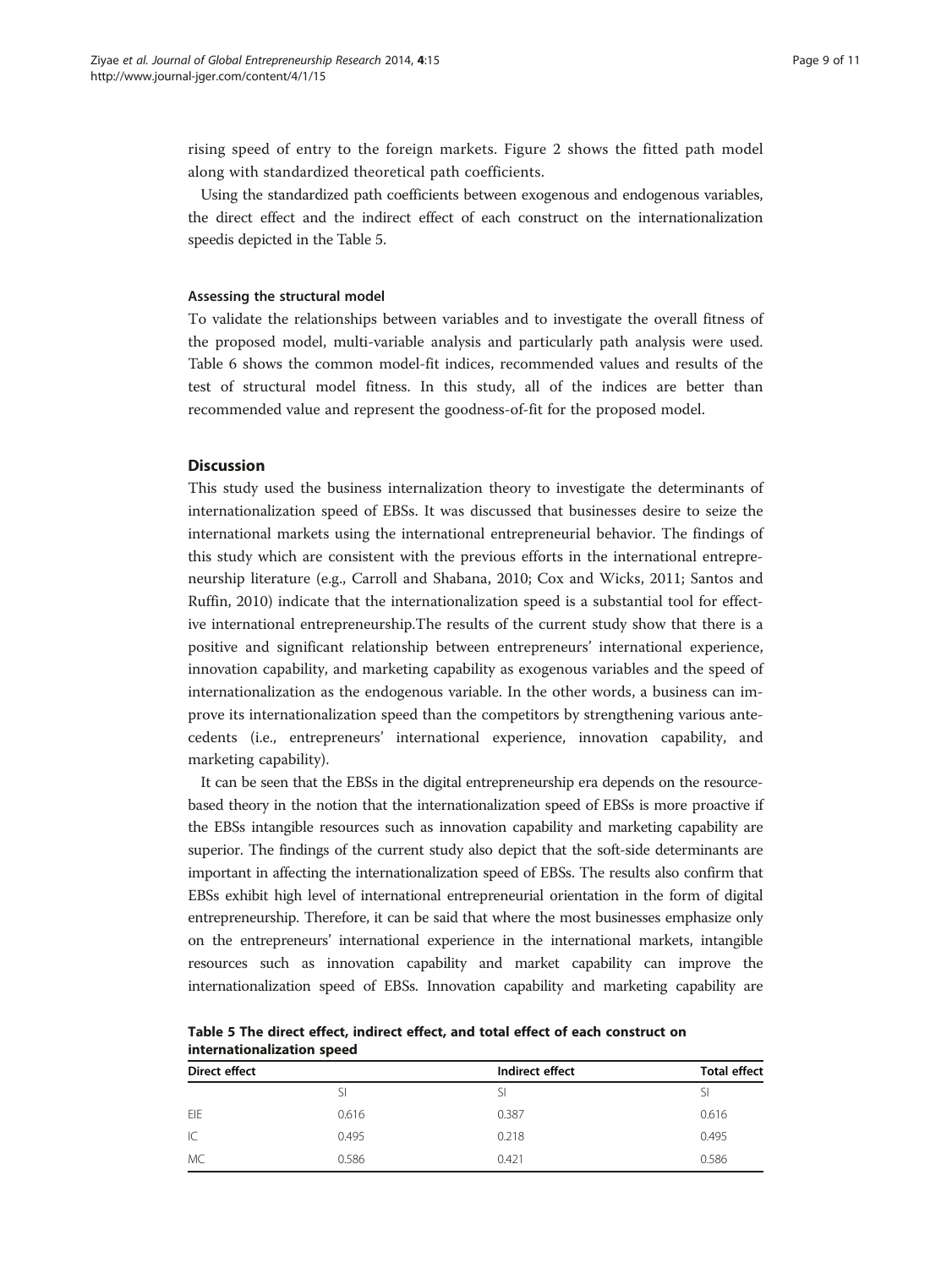| <b>Fit indices</b>                              | Recommended value | result |  |
|-------------------------------------------------|-------------------|--------|--|
| $\chi^2_{\text{df}}$                            | < 3.00            | 2.44   |  |
| GFI (goodness of fit index)                     | > 0.90            | 0.92   |  |
| RMSEA (root mean square error of approximation) | < 0.08            | 0.06   |  |
| RMR (root mean square residual)                 | < 0.08            | 0.04   |  |
| NFI (normed fit index)                          | > 0.90            | 0.93   |  |
| NNFI (non-normed fit index)                     | > 0.90            | 0.96   |  |
| CFI (comparative fit index)                     | > 0.90            | 0.97   |  |

<span id="page-10-0"></span>Table 6 The fit indices and analysis results of the structural model of the overall model

crucial for EBSs in building well-known foreign customer loyalty, international branding, better supply chain management, and encouraging customers' involvement in the new product development processes in the international markets.

#### Conclusions

Overall, the results of this study provide worthwhile insights for understanding the business internalization theory by investigating the effects of entrepreneurs' international experience, innovation capability, and market capability on the speed of internationalization of EBSs. It was foundthat entrepreneurs' international experience and EBSs strengths in innovation capability and market capability are significantly and positively associated with the EBSs speed of foreign market entry. The internationalization speed of EBSs will be more promoted if the businesses intangibleresources such as innovation capability and market capability are superior. The effect of antecedents of internationalization speed (i.e., entrepreneurs' international experience, innovation capability, and market capability) indicates Iranian EBSs in the textile cluster should concentrate on the international market niches by leveraging the innovative marketing strategies E-SCM, and other promotional activities. This is further reinforced by the Electronic Government (E-Government) supportive actions which are the crucial factorsin explaining the speed of EBSs internationalization. High degree of E-Government supportive activities symbolizes a protected business environment for EBSs and can expedite the internationalization process for Iranian SMEs who have tendency toward international markets. The current study also provides more valuable insights for the future studies which should examine the performance outcomes of internationalization speed of EBSs and the variables that can moderate the relationship between the antecedents and internationalization speed of EBSs. It is also recommended that future research may need to make efforts on the comparative studies to identify and test systematically variables that could effect on the internationalization speed of EBSs.

#### Competing interests

The authors declare they have no competing interests.

#### Authors' contributions

All the authors contributed equally in the whole research process. All authors read and approved the final manuscript

Received: 2 August 2014 Accepted: 23 September 2014Published online: 15 October 2014